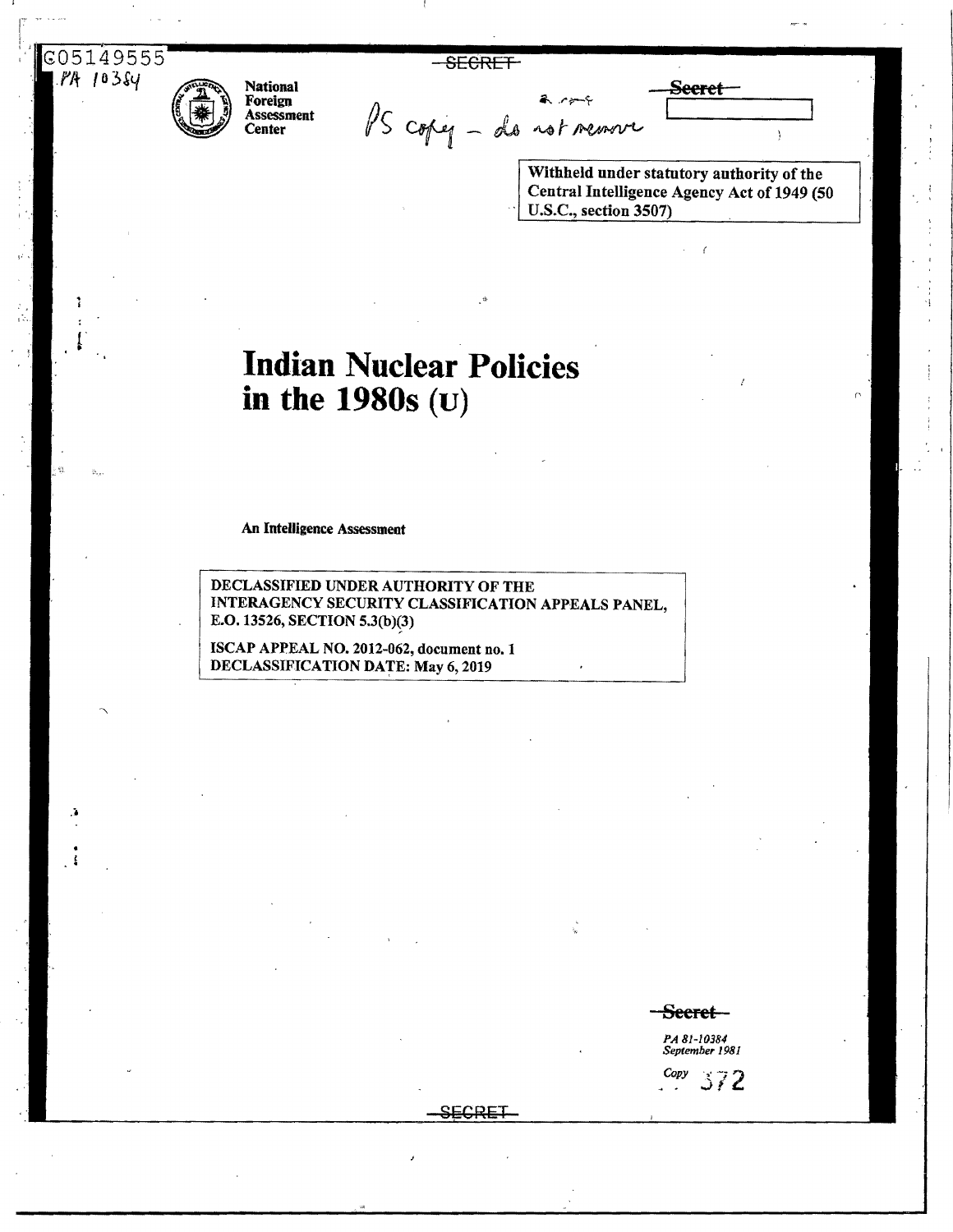S<del>ECRE</del>

Warning Notice Intelligence Sources and Methods Involved (WNINTEL)

#### National Security Unauthorized Disclosure<br> **Information** Subject to Criminal Sanc Subject to Criminal Sanctions

 $\sim$ 

Dissemination Control NOFORN (NF) Not releasable to foreign nationals<br>Abbreviations<br>NOCONTRACT (NC) Not releasable to contractors or con-NOCONTRACT (NC) Not releasable to contractors or contractor /consultants PROPIN (PR) Caution-proprietary information involved ORCON (OC) Dissemination and extraction of information controlled by originator REL... This information has been authorized for release to... FGI Foreign government information WNINTEL--Intelligence sources and methods involved A microfiche copy of this docu-<br>Derivative classification, by 027090 ment is available from OCR/ Review 20 years from date e from OCR/ Review 20 years from date<br>| printed copies Derived from multiple sources from OCO/

Withheld under statutory authority of the Central Intelligence Agency Act of 1949 (50 U.S.C., section 3507)

All material on this page is Unclassified.

Regular receipt of NFAC reports in either microfiche or printed form can also be arranged through OCO

**JEGRET**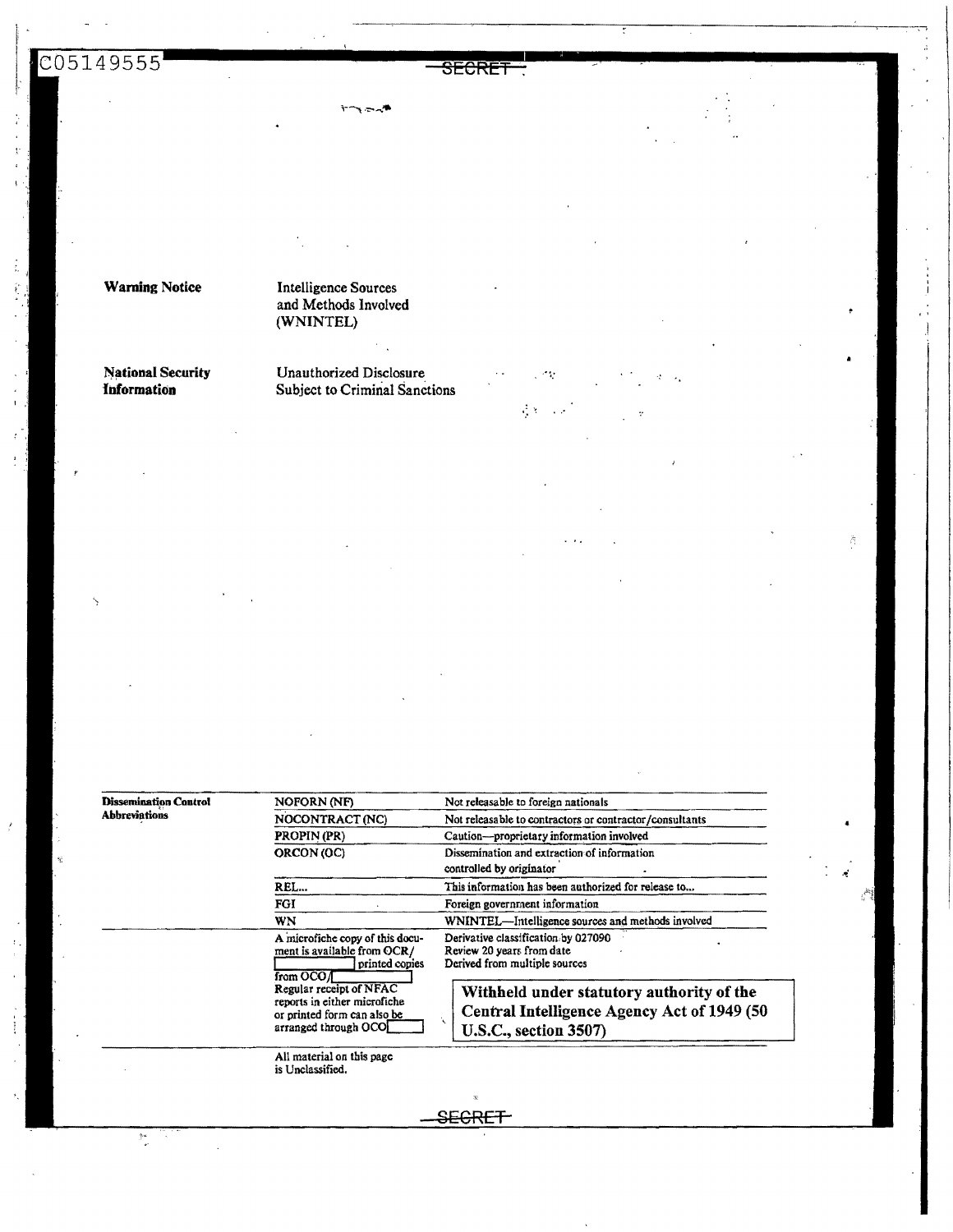*(* 



National Foreign Assessment Center

SECRET

Withheld under statutory authority of the Central Intelligence Agency Act of 1949 (50 U.S.C., section 3507)

 $\epsilon$ 

# **Indian Nuclear Policies in the 1980s** (u)

#### An Intelligence Assessment

*Information available as* of *IO September 1981 has been used in the preparation* of*this report.* 

The author of this assessment isl Office of Political Analysis. Comments and queries are welcome and may be addressed to the Chief, Political-Military Branch. International Issues Division, OPA, on  $(u)$ 

Withheld under statutory authority of the Central Intelligence Agency Act of 1949 (50 U.S.C., section 3507)

This report has been coordinated with the Office of Scientific and Weapons Research, the Office of Economic Research, the National Intelligence Officer for Near East-South Asia, and the Special Assistant for Nuclear Proliferation Intelligence. (u)

> Secret *PA 81-10384 September J981*

-S<del>ECRET</del>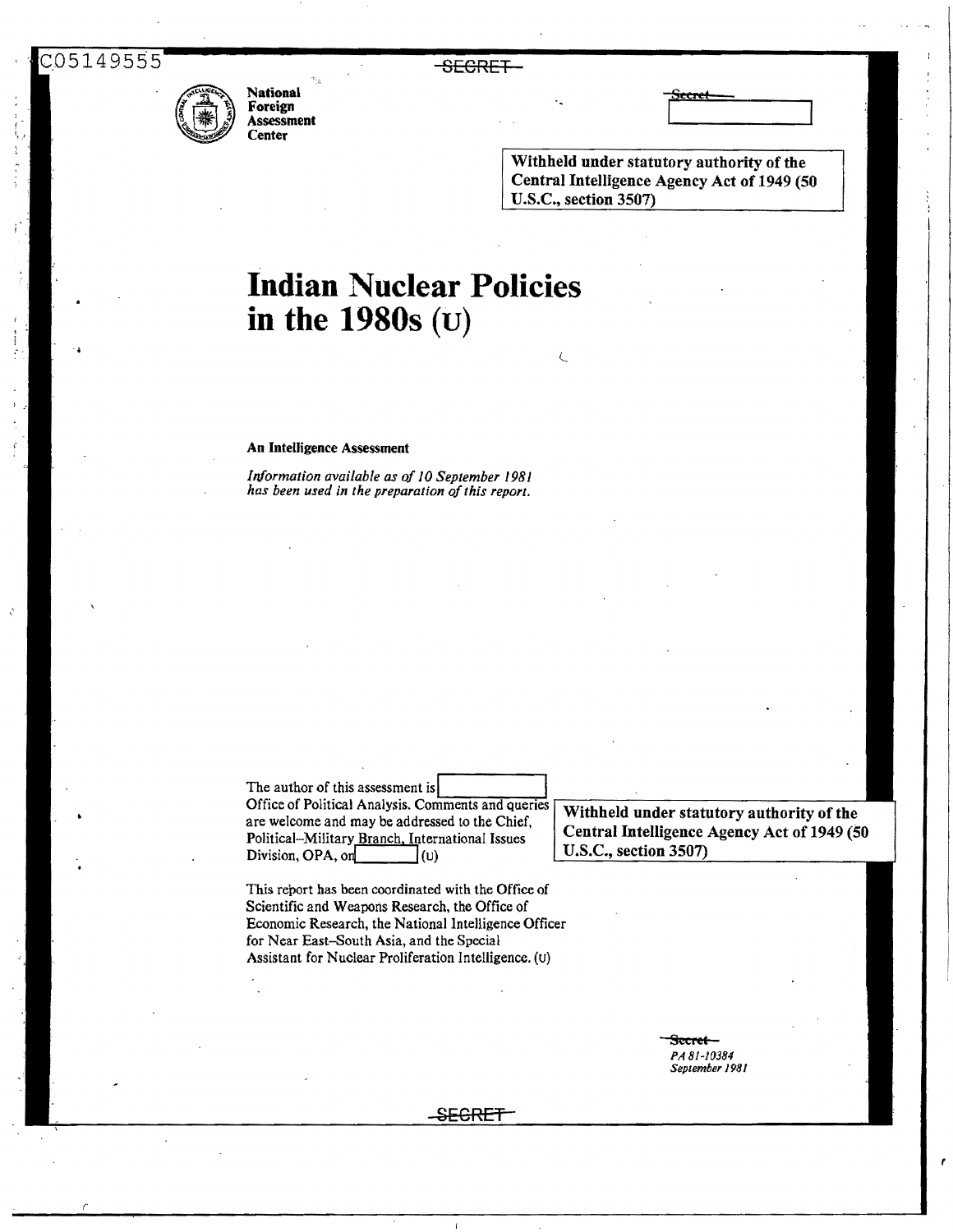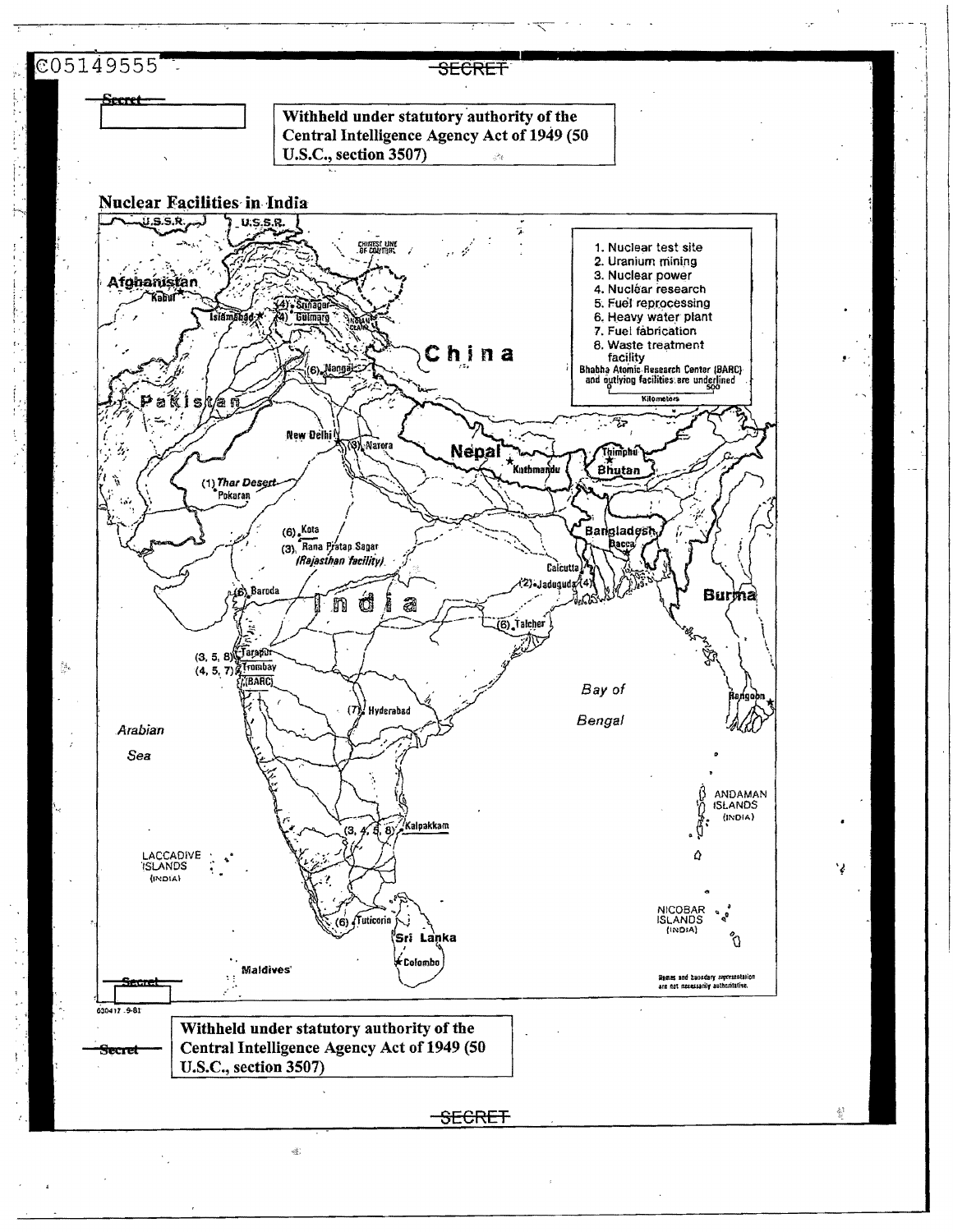<del>-SECRET</del>

Withheld under statutory authority of the Central Intelligence Agency Act of 1949 (50 U.S.C., section 3507)

 $\mathcal{Z}^{\mathcal{Z}}_{\alpha}$ 

**Indian Nuclear Policies** in the 1980s  $(\mathbf{u})$ 

**Key Judgments** 

India would prefer not to begin a nuclear weapons program in the 1980s. but may be forced to revise its policy by nuclear developments in Pakistan.

New Delhi's assessments of Islamabad's nuclear effort will be a major factor in Prime Minister Gandhi's decisions on Indian nuclear policy in the  $1980s$ 

| ,,,,<br>المستنقصات | 25X1, E.O.13526 |  |  |                                                |  |  |
|--------------------|-----------------|--|--|------------------------------------------------|--|--|
|                    |                 |  |  | New Delhi probably would not authorize another |  |  |

Indian nuclear test prior to one by Pakistan; it wants to ensure that Islamabad suffers the full weight of negative international reaction.

Uncertainty over Pakistan's nuclear intentions and capabilities could lead India to initiate a peaceful nuclear explosion program, carefully paced to match sporadic Pakistani tests until the nature of the Pakistani program became clearer. A rapid series of Pakistani tests, however, would compel New Delhi to develop nuclear weapons and touch off a nuclear arms race between the two.

Fear of international economic and political reprisals will continue to be a strong deterrent against an Indian attack on Pakistan's nuclear facilities. Such facilities, however, probably would become targets in the event of a general war with Pakistan.

China—not Pakistan—is perceived as the major long-term threat to Indian security. This perception has propelled New Delhi to reject the Non-Proliferation Treaty and full-scope safeguards in order to retain the nuclear weapons option.

25X1, E.O.13526

India's technology for a credible delivery system as part of a nuclear deterrent against China is not as advanced as its nuclear accomplishments. This technology gap reinforces New Delhi's desire to avoid overt nuclear weapons development before the late 1980s.

The above information is Secret-

iii

स्टल PA 81-10384 September 1981

<del>SECRET</del>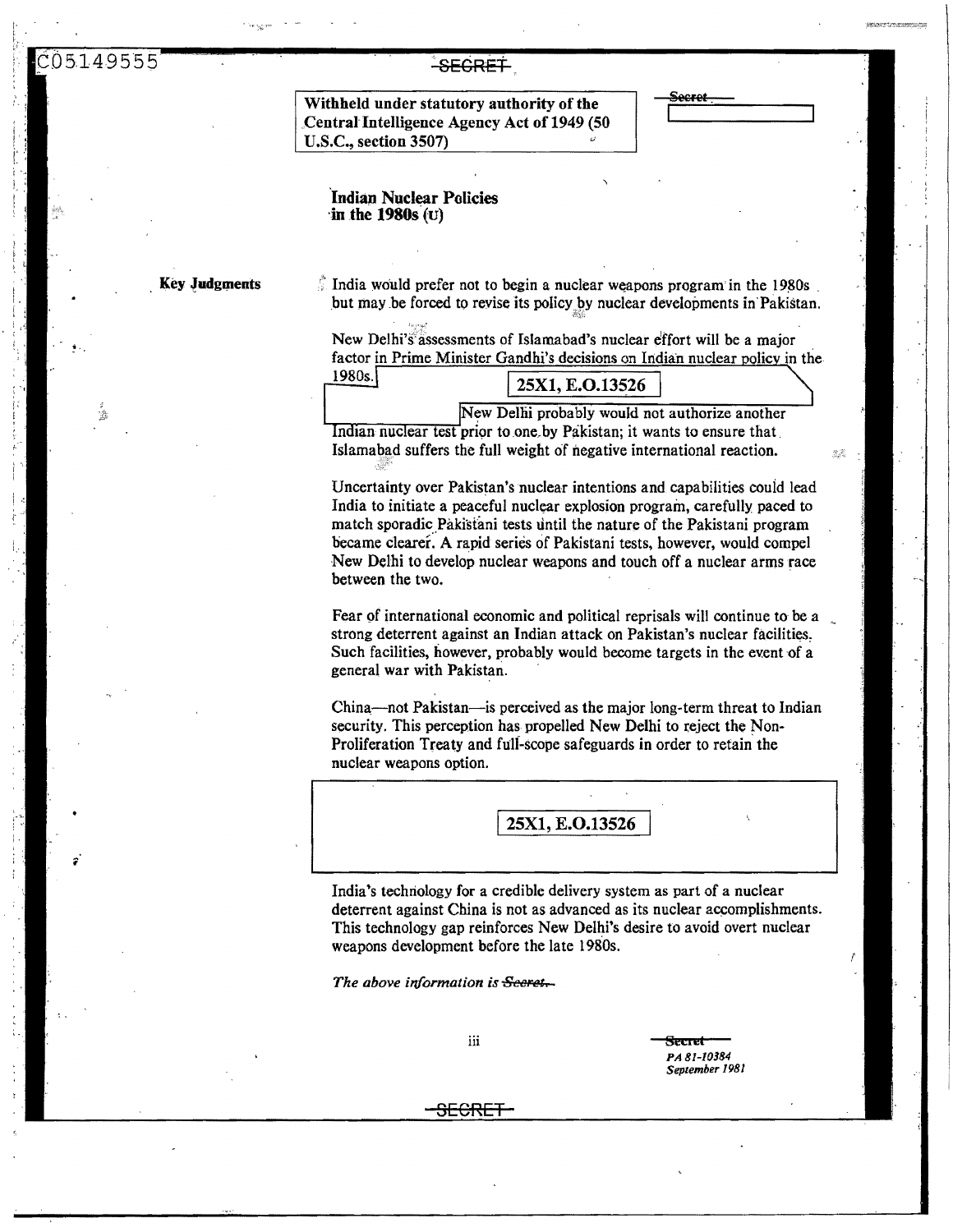#### <del>SECRET</del>

### **Indian Nuclear Policies** in the 1980s

ħà.

#### **Assessing the Dangers**

India, having exploded its first nuclear device in 1974, is reappraising its nuclear policy to cope with the security and foreign policy implications of a potential-Pakistani nuclear test.

#### 25X1, E.O.13526

This upsets previous Indian calculations of when it might have to exercise its nuclear weapons option and markedly complicates India's efforts to balance its major foreign policy objectives, mainly to retain;

- Recognition as a major power not aligned with the superpowers.
- Military power sufficient to protect its borders from Pakistan and China.
- Leadership of the subcontinent.
- The reputation as a major proponent of nuclear disarmament.

Since the 1962 border war with China and the Chinese nuclear test two years later, New Delhi has considered Beijing a more serious long-term threat to Indian national security than Pakistan. India avoided nuclear safeguards and treaty commitments whenever possible to preserve its option for future nuclear weapons development. The delayed nature of the Chinese nuclear threat also allowed New Delhi to defer a nuclear weapons development program until it developed the technology for intermediate range missiles. India could have such means of delivery by the mid-to-late 1980s if the political decision were made to militarize the missile program.

China's "opening" to the West in recent years led to an Indian reevaluation of when Beijing might become a more serious security challenge. New Delhi has taken careful note not only of China's difficulty in prosecuting the 1979 war with Vietnam but also its

Withheld under statutory authority of the Central Intelligence Agency Act of 1949 (50 U.S.C., section 3507)

Withheld under statutory authority of the Central Intelligence Agency Act of 1949 (50 U.S.C., section 3507)

X

pressing need for modernizing its economy and military. Indian policymakers believe the latter effort will. result in a further delay before China can bring pressure to bear on India. New Delhi, however, now faces a decision on whether to pursue the weapons option because of developments in Pakistan.

The prospect of two nuclear-armed neighbors appears to have induced India to consider proceeding more quickly on weapons research and development than previously planned. A decision to accelerate weapons research-and, especially, to conduct nuclear testswould create a number of problems. An Indian program undertaken to match the Pakistani effort would threaten its relations with the United States and other. nuclear suppliers, possibly provoke China and set back current efforts to improve relations, and damage India's image within the nonaligned movement  $(NAM)$ . (U)

Nonetheless, the Indian Government cannot allow a Pakistani test to go unchallenged because that would threaten India's regional supremacy and international prestige. New Delhi, therefore, seeks a policy that is sufficiently responsive to the Pakistani threat yet does not appear to be driven by Pakistani actions. Even though a reactive posture might satisfy the security expectations of the Indian electorate, it would tarnish the image India wishes to project abroad as a regional power and an emerging world power capable of influencing events in the Indian Ocean area. (u)

New Delhi wants a nuclear policy that will permit its security planners sufficient flexibility to repond to whatever Pakistan does. Whether Pakistan will decide not to test, explode one device, or conduct a series of tests to refine weapons design are among the variables that India has to evaluate. (u)

1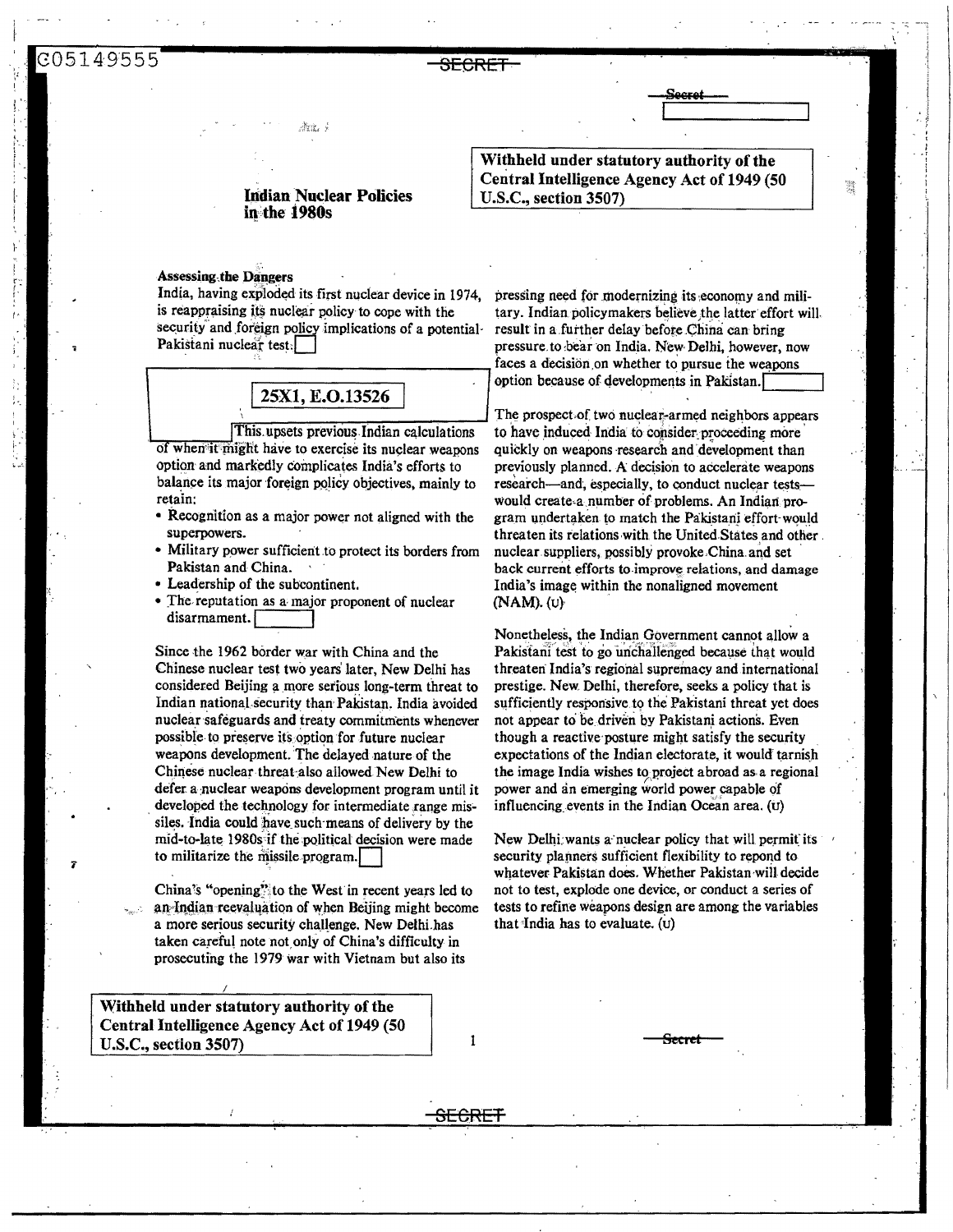# 30514955

### Withheld under statutory authority of the Central Intelligence Agency Act of 1949 (50 U.S.C., section 3507)

The option of destroying Pakistani facilities will probably never go beyond the contingency planning stage. India relies upon the Persian Gulf for about 60 percent of its imported oil. The possibility of a boycott by the oil producers in the area in protest against an attack on a fellow Muslim state is a risk New Delhi is not likely to take. There is no doubt, however, that in case of general hostilities with Pakistan, New Delhi would strike at the Pakistani nuclear facilities.

#### **Short-Term Policy Response**

New Delhi is confident that it can match and exceed all Pakistani technical accomplishments. The logical first step, and one that appears to give the greatest flexibility and independence to Indian foreign and nuclear policy, is construction of a permanent test site. Whether the political decision is made to conduct another test before or after a Pakistani demonstration. the early completion of a test facility will telescope the time it will take India to proceed with testing.



India steadfastly argues that peaceful nuclear explosions have useful applications and a considerable body of technical literature in Indian journals maintains the thesis that PNE technology is a useful tool for Indian economic development. Thus, New Delhi will use this emphasis on peaceful nuclear explosions as an explanation for its nuclear policy at least until Pakistani intentions become clearer.  $(v)$ 

India can thus be expected in this and other ways to portray its actions as an "open and peaceful" undertaking in contrast to Pakistan's "covert" weapons program. New Delhi will also attempt to portray the civilian control of its nuclear program as further evidence of its peaceful nature and to attribute sinister motives to Pakistan's military-controlled effort

If New Delhi does not revise its assessment of the timing of the Pakistani test, India will probably announce the construction or completion of the "Pokaran PNE Test Facility" some time within the next year, describing it as simply an addition to its domestic nuclear installations. The announcement might be accompanied by press briefings, site tours, and other publicity for the productive uses of PNE technology. Such a campaign, detailing the benefits but vague on a timetable for testing, would provide the mechanism for a flexible response to the Pakistani program.

If the Pakistani nuclear effort turned out to be protracted and designed more for domestic political gains than as a credible deterrent to India's conventional military superiority, New Delhi could suspend its program or even conduct a peaceful nuclear explosion for some legitimate mining or engineering project. India might go so far as to invite foreign observers to promote further the image of the program's peaceful intent. Were the Pakistanis to appear to be pursuing a weapons stockpile, however, India would have an excuse to adjust from a "peaceful" to a weapons program, placing the onus squarely on Islamabad.

India's efforts toward rapprochement with China probably would not be jeopardized as long as the "peaceful nature" of the program was maintained.

2

<del>SECRET</del>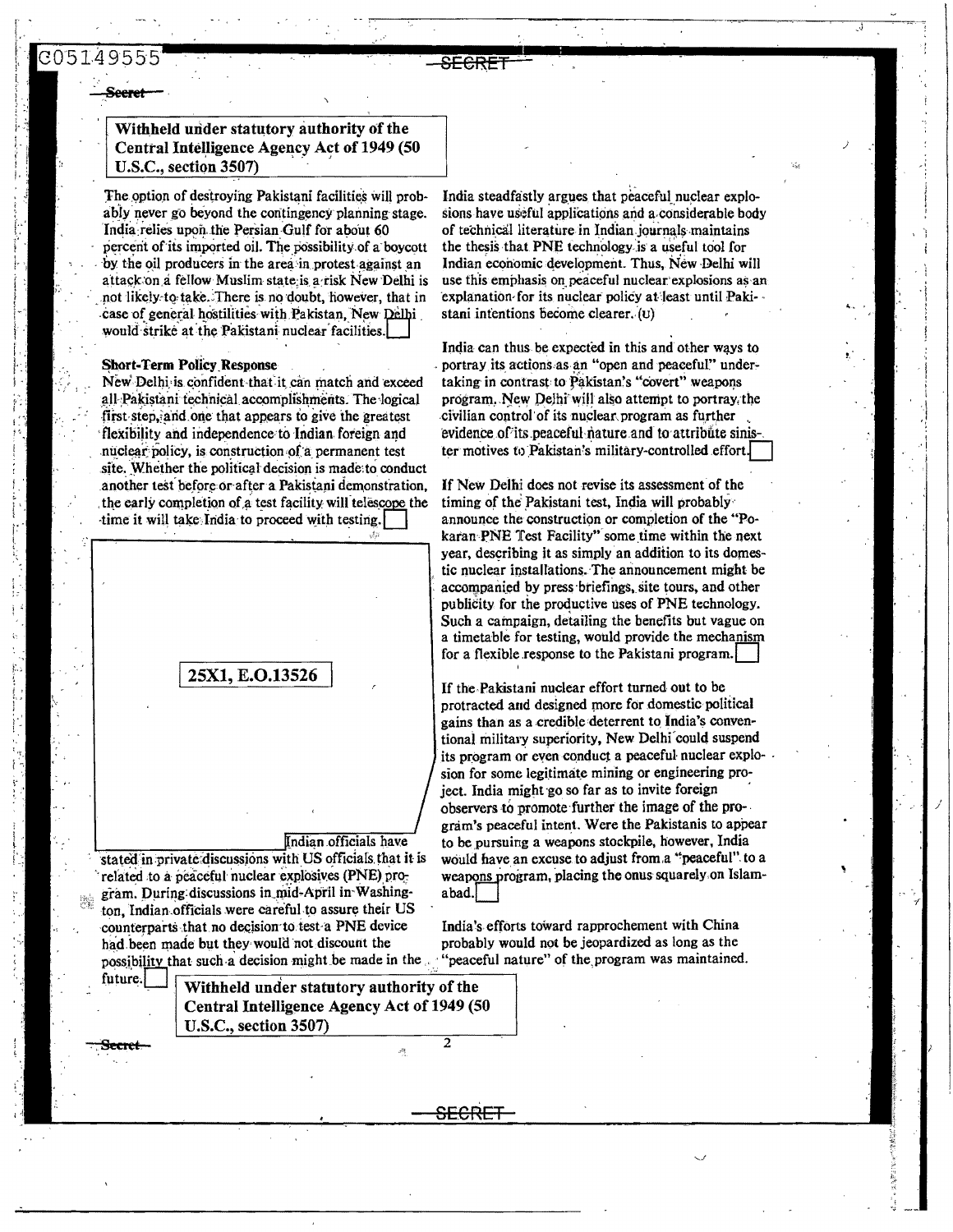## · C05149555 SECRET

Bccaet

#### Withheld under statutory authority of the Central Intelligence Agency Act of 1949 (50 U.S.C., section 3507)

Moreover, there is·a strong possibility that Beijing would not view a limited Indian stockpile of fission weapons designed to counter Pakistan as a threat, so long as India lacked an effective long-range delivery system.

# Nuclear. Relations With

the United States

The impasse with the United States over the supply of enriched uranium for the Tarapur reactors confronts the Indian Government with a policy dilemma which Prime Minister Gandhi will probably try to resolve within the next six months. New Delhi would like relations with Washington to improve and specifically wants US supplies of nuclear fuel to<sup>\*</sup>continue. Since there is little likelihood that the US Nuclear Non-Proliferation Act of 1978 will be amended to permit further shipments of fuel, however, India would prefer an amicable termination of the bilateral contract.

The Indian Government believes that plutonium obtained by reprocessing spent fuel from Tarapur must be available as a substitute before current stocks of US-supplied fuel are exhausted. Prime Minister Gandhi realizes that serious regional political and economic dislocations could ensue if replacement fuel is not ready in time and the Tarapur reactors have to be shut down. Nevertheless, she will.not start reprocessing the spent Tarapur fuel before the Indo-US contract is officially terminated.

When the agreement is eventually scrapped, India can be expected publicly to contrast the unwillingness of the US Government to amend its legislation to continue supplying fuel for Tarapur with efforts to modify the Symington Amendment to permit the renewed sale of arms to Pakistan. New Delhi might press the argument that Washington's nuclear policies in South Asia are designed to penalize India and favor Pakistan. It would probably also assert that US nonproliferation objectives are "expendable" whenever they conflict with the pursuit of "narrow" superpower interests.

India may be willing to risk a further souring of relations with the United States as a result of such a propaganda attack, but it will be careful not to

Withheld under statutory authority of the Central Intelligence Agency Act of 1949 (50  $\vert$  3 U.S.C., section 3507)

undermine the international nonproliferation system by revoking all its safeguards commitments at Tarapur when the US fuel supply agreement is terminated. India does not want the opprobrium of being the first nation to cancel a nuclear safeguards arrangement. To avoid the. appearance of yielding to US pressure, India has quietly and unilaterally renegotiated a new safeguards agreement with the International Atomic Energy Agency (IAEA) to cover the reprocessing of spent Tarapur fuel, It has no reason to abrogate the safeguards applicable to Tarapur since any plutonium extracted from high burn-up fuel would not be well suited for weapons, yet could be used as a substitute fuel in the Tarapur reactors.

Any resumption of nuclear testing by India will not only damage bilateral nuclear relations.with the United States but also with most other nuclear suppliers. As long as India claimed it was perfecting its PNE technology, however, New Delhi could probably rely on the Soviets to continue to supply critical items. All such transactions with Moscow would involve the appropriate safeguards but it is unlikely that the Soviets would press for full-scope safeguards. In pursuit of its vital national interests, India seems prepared to accept the economic dislocation, delay, and increased costs that would result from a cutoff of nuclear equipment and material from the West. After the 1974 test, for example, India accepted the resultant setbacks to its,nuclear ·program rather than sacrifice its freedom of action. (u)

.<br>Potom

#### Nuclear Relations in International Forums

Regardless of the future course of lndo-US refations in the nuclear field, India can be expected to continue its longstanding effort in various international forums to question the existing safeguards regime, supplier guidelines; and other nonproliferation initiatives. especially after Pakistan conducts its initial test. Superpower "connivance" and supplier "greed" will be targeted by India as being behind the "selective proliferation" of not only Pakistan, but also Israel and South Africa. Such posturing will serve to mask or justify India's moves to pace its own nuclear weapons program with whatever Pakistan does.

**SPreet** 

S<del>ECRET -</del>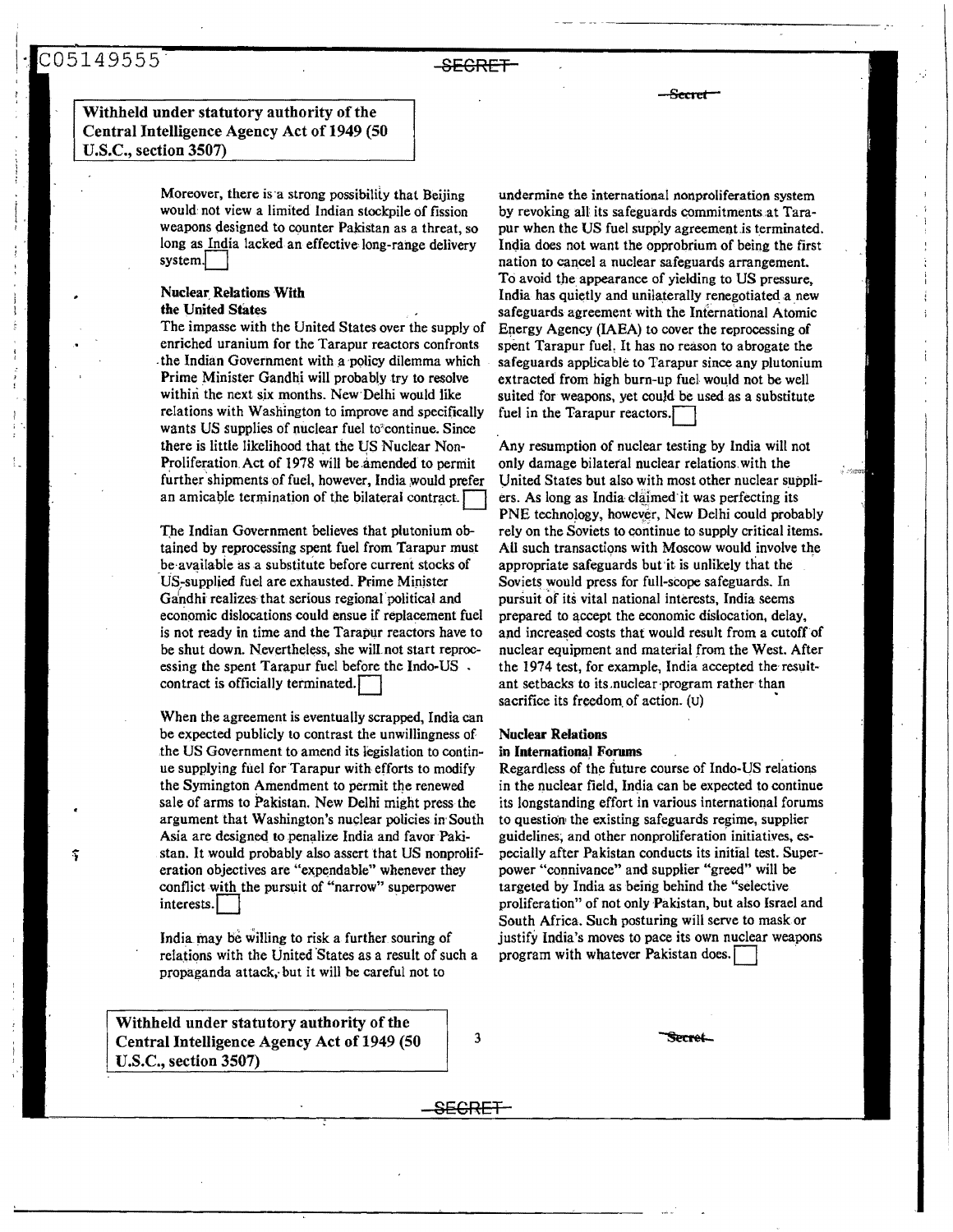鍌

<del>SECRET</del>

#### Seeret

#### Withheld under statutory authority of the Central Intelligence Agency Act of 1949 (50 U.S.C., section 3507)

New Delhi is likely to distort its IAEA safeguards agreements to serve its own interests. It will cite the "failure" of safeguards to prevent development of a Pakistani bomb to justify its continued resistance to safeguards coverage over subsequent additions to the Indian nuclear inventory. India also will continue to point out the contradiction between what it believes is the primary mandate of the IAEA to promote the diffusion of nuclear technology and the efforts of supplier states to use the IAEA as a means to impose stringent safeguards and technology denial to promote nonproliferation objectives.

India will seek forums other than the IAEA to deal with the issue of nonproliferation so as not to dilute that organization's primary role to transfer technology. The framework of the consensus resolution adopted at the First UN Special Session on Disarmament (SSOD); in 1978 may allow India to pursue its favorite themes at later sessions. In the SSOD any treatment of nonproliferation objectives can be expected to be expanded by India and its supporters in the Group of 77, the developing countries' UN caucus, to cover vertical proliferation among the nuclear weapons states and horizontal proliferation among the nonnuclear weapons states. For years India has been citing the passage of the Comprehensive Test Ban Treaty by the superpowers and reduction of existing arsenals as called for in Article VI of the Non-Proliferation Treaty (NPT) as a precondition for making the treaty less "discriminatory" and therefore worthy of joining.

As a nonsignatory to the NPT, India can only function in the wings of such gatherings as the NPT Review Conference, Prior to last year's review conference in Geneva, India was successful in persuading several NPT signatories from the Third World—most notably Mexico and Peru-to voice dissatisfaction with lack of movement by the superpowers on Article VI and to raise the prospect of withdrawing from the treaty if positive action is not taken. (U)

India can be expected to use the Group of 77 to sustain pressure on the superpowers to adhere to provisions of the NPT, to enhance India's credentials as seeking disarmament, and to deflect criticism of

India's growing nuclear capability. A likely Indian rejoinder to such criticism would be that it, as a member of the nuclear "club," has acquired the requisite credentials to force others to address seriously proposals on disarmament.

India will make every effort to continue participation in the Nuclear Coordinating Group of the NAM, which seeks to promote the unrestricted transfer of nuclear technology to developing nations. As India attempts to develop a nuclear export market in the Third World, it will probably require compliance with safeguards. To avoid possible criticism of its own policy, however, India will not insist on full-scope safeguards as a precondition of supply.  $(u)$ 

#### **Other Nuclear Considerations**

New Delhi still needs some updated technology and material for the smooth functioning of its nuclear effort and does not want to foreclose these channels by violating existing safeguards commitments. Nonetheless, if Pakistan embarked on an accelerated nuclear weapons program, India would probably interpret its safeguards obligations in a manner designed to maximize its weapons production potential.

88 AP

India has managed to create a nuclear fuel cycle consisting of two almost parallel self-contained loops, however, and facilities in only one of these loops are under safeguards. Several key facilities can be alternated between safeguarded and unsafeguarded operation depending on the status of the material being used. For example, spent fuel from the safeguarded power reactors at Tarapur and Kota reprocessed at the Tarapur plant will remain subject to IAEA inspection and verification: Plutonium separated from unsafeguarded spent fuel at the Tarapur reprocessing plant, however, would be considered outside of safeguards and beyond accountability to the IAEA.

For the moment, only the small Cirus research reactor is capable of producing plutonium free from safeguards for use in a PNE program. By 1982 or 1983, when the larger R-5 research reactor and another indigenously built civil power reactor come on stream,

> Withheld under statutory authority of the Central Intelligence Agency Act of 1949 (50 U.S.C., section 3507)

4

<del>SECRE</del>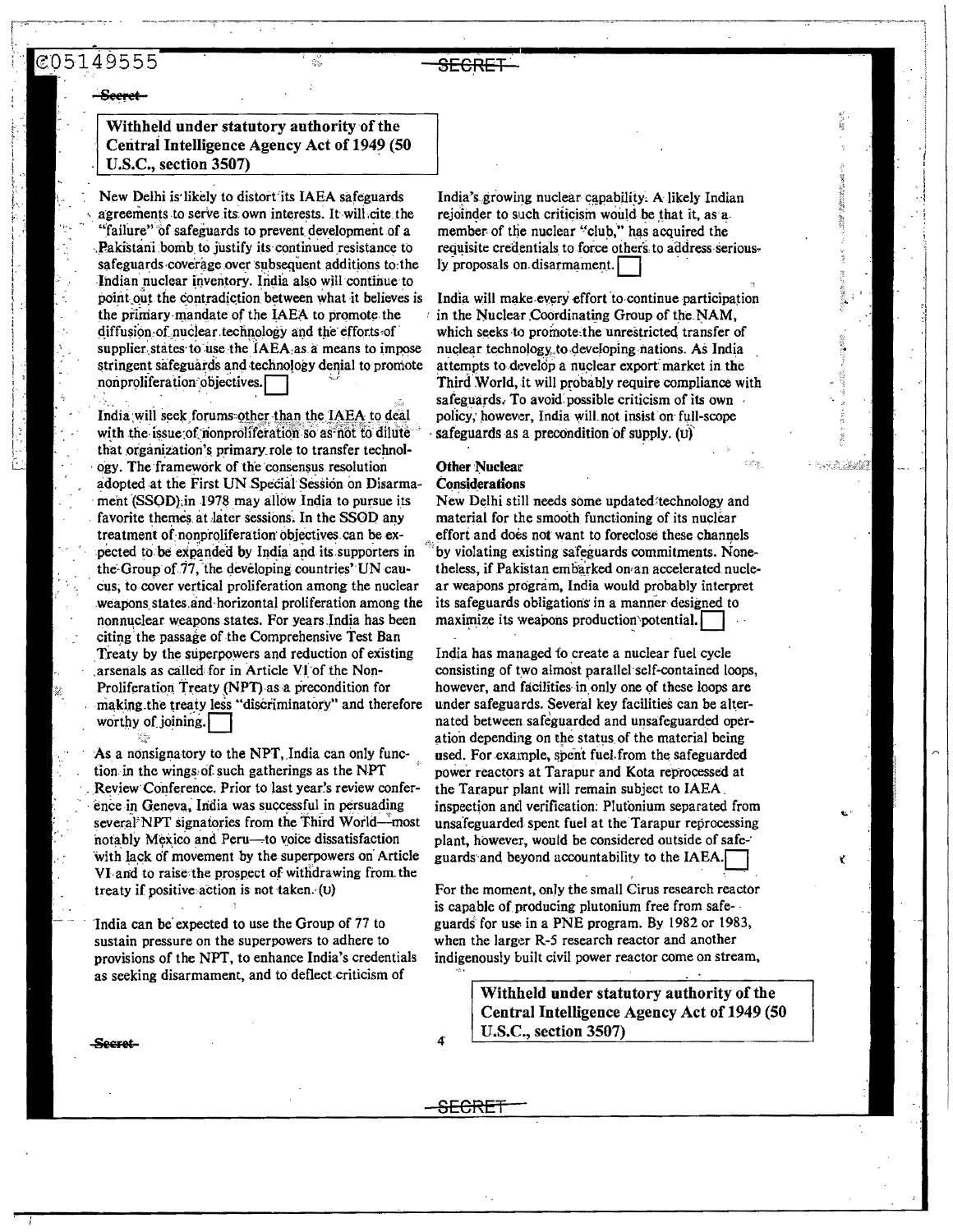'.

Withheld under statutory authority of the Central Intelligence Agency Act of 1949 (50 U.S.C., section 3507)

> India will' have the potential for producing at least 100 kilograms of unsafeguarded plutonium, a good portion of which would be weapons-quality material. , D

SECRET

If-Pakistan embarked on an accelerated weapons program that India could not match by existing stockpiles,of unsafeguarded weapons-grade material and available production; New Delhi probably would judge that it could not afford to wait for new, unsafeguarded: reactors to come on line. It would then have to consider removing one or more power reactors from safeguards. This. step would certainly be one of last resort because it would risk the· termination of existing bilateral supply and technology relationships. None are viewed as critical, however, and India seems fully prepared· to accept the political difficulties and economic dislocations it might incur in .order to protect its most vital security interests.

If such an action were taken, the most likely candidate wquld be the second Rajasthan Atomic.Power Plant (RAPP II) at Kota. India accepted IAEA safeguards on this facility only because continued shortfalls in domestic heavy water production delayed the commissioning of this reactor, and safeguarded heavy water from the USSR was necessary to get it into operation. To remove this facility from safeguards, India could argue that by substituting domestically produced heavy water for the Soviet-supplied -material, safeguards would no longer apply. Spent fuel and Soviet heavy water would be stored separately, subject to IAEA inspection and·verification. This "substitution'' option will only be possible when the problem-ridden domestic heavy water industry becomes capable of meeting all demands placed upon it.

#### **Outlook**

·

India is likely to remain reluctant to start a nuclear "weapons production program any time soon. With the China threat seen as receding further into the future and an overwhelming .conventional military superiority sufficient' to maintain New Delhi's predominant position in South Asia, India would prefer not to be forced into a nuclear arms race with Pakistan in the early 1980s. Having to match and exceed a Pakistani

<del>Seerat</del>

nuclear threat is perceived as an unwanted·escalation in dealing with what is clearly a militarily inferior adversary

If India were convinced that Pakistan would stop short of detonating a nuclear device, New Delhi would willingly defer resumption of nuclear testing. Evidence that Islamabad was shelving its testing program so as not to jeopardize the resumption of its arms relationship with the United States might be sufficient for the Indians to postpone PNE activities and to leave the Rajasthan test site idle.

An Indian decision not to renew testing would remain in effect only as.Jong as New Delhi was certain that Pakistan was not assembling.a clandestine weapons stockpile. Pakistani restraint over crossing the nuclear threshold, at least until the mid-1980s, would allow India to defer overt nuclear weapons development while perfecting its delivery technology. Later in the decade India would again assess. the need to pursue the nuclear weapons option in light of Pakistani developments but, more importantly, in the context of its security relationship with China.

i , *i*  '1 l ,J  $\vert$ 

In the interim, and until Islamabad's intentions become clearer, New Delhi will complete its test site, allocate manpower for a test program, and be poised to match whatever Pakistan does. Any intelligence that generated Indian uncertainty over whether Paki stan would settle for one demonstration device or. continue with a.number of tests could well lead to a series of reciprocal tests and a nuclear arms race on the subcontinent.

Withheld under statutory authority of the Central Intelligence Agency Act of 1949 (50 U.S.C., section 3507)

5 Seeret

SECRET